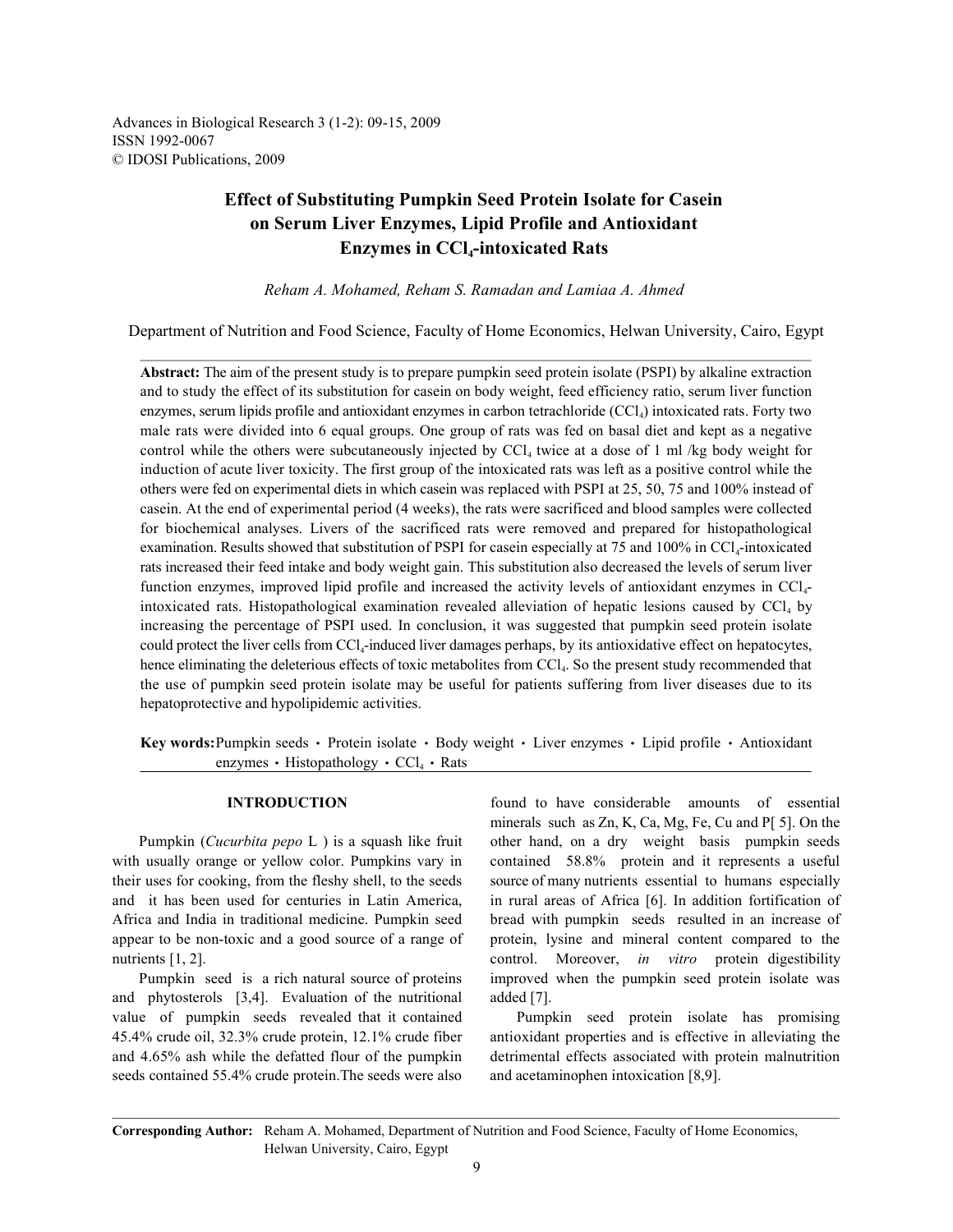**Pumpkin Seeds:** was purchased from a local company Feed intake (FI) and body weight were recorded daily Agricultural Research Center, Giza, Egypt. period according to the following equations:

**Chemicals:** 10% liquid solution of Carbon tetrachloride BWG (g) = final weight (g)-initial weight (g)  $(CCl<sub>4</sub>)$ , chemicals and other kits used in the experiment FER = body weight gain (g)/feed intake (g) were obtained from El-Gomhuryia Company for Chemical Industries, Cairo, Egypt. At the end of experiment period (4 weeks), rats were

of Sprague Dawley strain weighing (150-165 g) were centrifuged for 20 minutes at 3000 rpm. to separate the obtained from Laboratory Animal Colony, Helwan, Egypt*.* sera which were kept at-10°C till biochemical analysis. Rats were placed in wire bottom cages under hygienic Livers of the sacrificed rats were removed for conditions and were allowed access to the experimental histopathological examination. diets and water *ad libitum*. Rats were observed, fed daily and weighed twice a week. **Biochemical Analyses:** Total polyphenol content of

Pumpkin seeds protein isolate was prepared by estimating aspartate amino transferases (AST), alanine alkaline extraction and subsequent isoelectric amino transferases (ALT) [14], and alkaline phosphatase precipitation[10]. The grounded pumpkin seeds (without enzymes (ALP) [15]. hulls) were defatted with hexane. Defatted pumpkin Serum total cholesterol (TC) [16], triglycerides (TG) seed was dispersed in 5 volumes of 1 *M* NaCl solution, [17] and high density lipoprotein (HDL-c) [18] were stirred for 15 min. at ambient temperature followed by determined calorimetrically. Low density lipoprotein adjusting to pH 9.5 using 1 *M* NaOH and stirring for cholesterol (LDL-c) and very low density lipoprotein 30 min. After extraction, the suspension was centrifuged cholesterol (VLDL-c) were calculated mathematically and supernatant was filtered through glass wool to according to Friedwald's equations [19] remove insoluble material, adjusted to pH 4.0 with 1 *N* HCl to precipitate the protein. The precipitate was dispersed LDL-c =  $TC$ - $[HDL-c+(TG/5)]$ in  $50\%$  ethyl alcohol (1:5), stirred for 30 min. and VLDL-c = Triglycerides/ 5. centrifuged for 20 min. at ambient temperature. The precipitate was washed several times with distilled water The activity of serum glutathione peroxidase (GPX), and was air dried. The dispersed product denoted as superoxide dismutase (SOD ) and catalase (CAT) were pumpkin seed protein isolate. determined [20-22] respectively.

**Experiment Design:** Animals were kept for one week **Histopathological Studies of the Liver:** Livers of the before starting of the experiment for acclimatization. Then scarified rats were dissected, removed, washed with animals were divided into six groups of seven rats in each. normal saline and put in 10% formalin solution. The fixed

The present work aimed to prepare pumpkin seed The first group was fed on the basal diet [11] and served protein isolate and to study the effects of substituting as a negative control (-Ve).The rest five groups were different percentages of pumpkin seed protein isolate given carbon tetrachloride  $(CCl<sub>4</sub>)$  for induction of acute with casein on some biological parameters, serum liver liver damage.  $CCl<sub>4</sub>$  was diluted in an equal volume of function enzymes, serum lipids profile and antioxidant paraffin oil as a vehicle and subcutaneously injected in enzymes in  $\text{CC}l_4$ -intoxicated rats. the first and the second day of the experiment in a dose of **MATERIALS AND METHODS** fed basal diet and kept as a positive control (+ Ve) while **Materials** substitute 25, 50, 75 and 100% PSPI for casein. 1 ml/kg body weight [12].The first hepatotoxic group was the other hepatotoxic groups were fed on basal diets that

for medicinal plants and herbs, Cairo, Egypt. The dry and body weight gain (BWG) and feed efficiency ratio seeds were authenticated in the Botany Department, (FER) were calculated at the end of the experimental

**Experimental Animals:** Forty two adult male albino rats from the portal vein into dry centrifuge tubes and were anaesthetized by ether and blood samples were collected

**Methods** was determined [13]. pumpkin seed protein isolate (Gallic acid equivalent)

**Preparation of Pumpkin Seed Protein Isolate (PSPI):** The collected serum samples were used for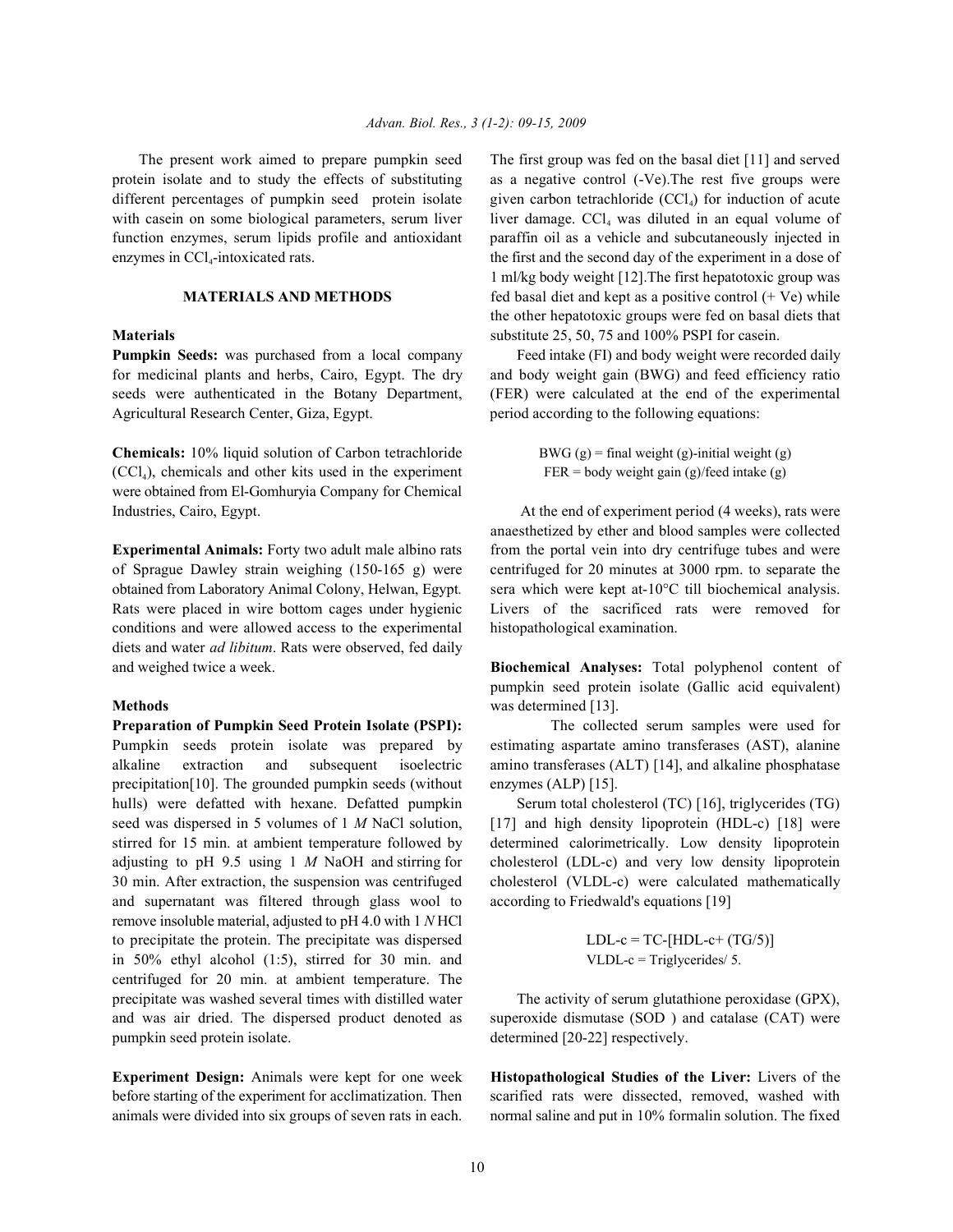specimens were then trimmed, washed and dehydrated in ascending grades of alcohol. The tissue specimens hepatotoxicity in rats demonstrated that substitution of were cleared in xylene, embedded in paraffin, sectioned at pumpkin seed protein isolate for casein at 75 and 100% 4-6 microns thickness, stained with Hematoxylen and caused significant inhibition of ALT and AST levels in Eosin (H and E) and then studied under an electronic serum compared to the positive control group. In addition, microscope [23]. substitution of pumpkin seed protein isolate for casein

**Statistical Analysis:** Results were expressed as inhibition of ALP level as shown in Table 2. means±SD. Statistical analysis was carried out using computerized SPSS program (version 11.0, Chicago, IL, caused significant elevation in serum lipids parameters USA) with one way ANOVA. The differences among compared to negative control group.  $\text{CCI}_4$ -intoxicated rats means were tested for significance using Duncan post fed with pumpkin seed protein isolate which substitute 25, hoc test at  $P < 0.05$  [24]. 50, 75 and 100% for case in showed significant decreases

intoxicated rats is shown in Table 1. Substitution of recorded in Table 4. pumpkin seed protein isolate for casein at 75 and 100% in Table 5 shows that CCI4 injected rats had the diet after CCl<sub>4</sub> intoxication significantly increased significantly lower levels of GPX, SOD and CAT FI in CCl<sub>4</sub>-intoxicated rats compared to negative control antioxidant enzymes activity compared to negative group. The body weight gain indicated that the control group. Substitution of pumpkin seed protein  $\text{CCl}_4$ -treated group had a lower weight gain as compared isolate for casein at 25, 50, 75 and 100% in the diet of CCl<sub>4</sub>to the negative control group. The body weight gain intoxicated rats increased the activity levels of GPX, SOD observed in the 50, 75 and 100% PSPI fed groups, and CAT antioxidant enzymes. however, being more significantly pronounced than the Histopathological examination of livers of the CCl<sub>4</sub>-treated control group. FER was not differing by the negative control rats fed on basal diet revealed normal substitution of pumpkin seed protein isolate for casein. histological picture of hepatic lobule which consists of

Our results using the model of  $CCl<sub>4</sub>$ -induced especially at all percentages used caused significant

**RESULTS** comparison to positive control group.Substitution of The pumpkin seed protein isolate showed a total  $100\%$  in the diet of CCL<sub>4</sub>-intoxicated rats caused a polyphenolic content of  $(2.49\pm0.049 \text{ mg/g})$ . This value is significant decrease in the serum level of LDL-c, while means of triplicate analyses. There were no significant changes in levels of HDL-c in The effect of PSPI on FI, BWG and FER of  $\text{Cl}_4$ - the serum, compared to the positive control group as It is clear from Table 3 that administration of  $CCI<sub>4</sub>$ in serum levels of total cholesterol and triglycerides in pumpkin seed protein isolate for casein at 25,50,75 and

Table 1: Effect of substituting pumpkin seed protein isolate (PSPI) for casein on food intake (FI), body weight gain (BWG ) and feed efficiency ratio (FER) in CCl<sub>4</sub>-intoxicated rats.

| Groups           | FI(g/day)                     | BWG(g)                        | <b>FER</b>                   |
|------------------|-------------------------------|-------------------------------|------------------------------|
| Control-ve       | $11.23 \pm 0.87$ <sup>c</sup> | $17.00 \pm 0.98$ <sup>c</sup> | $1.52 \pm 0.10^{\mathrm{b}}$ |
| Control+ve       | $8.01 \pm 0.98$ <sup>a</sup>  | 9.33 $\pm$ 0.58 <sup>a</sup>  | $1.10\pm0.16^{\text{ a}}$    |
| <b>PSPI 25%</b>  | $8.67 \pm 0.57$ <sup>a</sup>  | $9.00 \pm 0.98$ <sup>a</sup>  | $1.05 \pm 0.19$ <sup>a</sup> |
| <b>PSPI 50%</b>  | 9.33 $\pm$ 0.58 <sup>ab</sup> | $11.01\pm0.98b$               | $1.18 \pm 0.13$ <sup>a</sup> |
| <b>PSPI 75%</b>  | $10.50 \pm 0.71$ bc           | $12.50\pm0.71^{\mathrm{b}}$   | $1.19 \pm 0.09^{\text{a}}$   |
| <b>PSPI</b> 100% | $10.66 \pm 1.15$ bc           | $11.75 \pm 0.25^{\mathrm{b}}$ | $1.11 \pm 0.10$ <sup>a</sup> |

Values are mean±SD. Values in the same column sharing the same superscript letters are not statistically significantly different.

Table 2: Effect of substituting pumpkin seed protein isolate (PSPI) for casein on liver function enzymes in CCl<sub>4</sub>-intoxicated rats.

| Groups           | AST(U/L)                     | ALT(U/L)                     | ALP(U/L)                      |
|------------------|------------------------------|------------------------------|-------------------------------|
| Control-ve       | $57.5 \pm 4.81$ <sup>a</sup> | $28.5 \pm 3.64$ <sup>a</sup> | 92.98 $\pm$ 1.42 <sup>a</sup> |
| $Control + ve$   | 99.4 $\pm$ 3.20 $\degree$    | 59.5 $\pm$ 2.27 °            | $126.95 \pm 2.68$ °           |
| <b>PSPI 25%</b>  | $86.6 \pm 2.42$              | 48.5 $\pm$ 3.32 °            | $112.97\pm3.87b$              |
| <b>PSPI 50%</b>  | $85.3 \pm 2.33$ °            | 47.7 $\pm$ 5.61 °            | $110.90\pm1.26$ <sup>b</sup>  |
| <b>PSPI 75%</b>  | $80.9 \pm 3.81$ b            | 44.1 $\pm$ 3.95 <sup>b</sup> | $108.16\pm4.34$ b             |
| <b>PSPI</b> 100% | $78.5 \pm 2.81$ <sup>b</sup> | 40.1 $\pm$ 3.91 <sup>b</sup> | $106.00\pm2.55$ <sup>b</sup>  |

Values are mean±SD. Values in the same column sharing the same superscript letters are not statistically significantly different.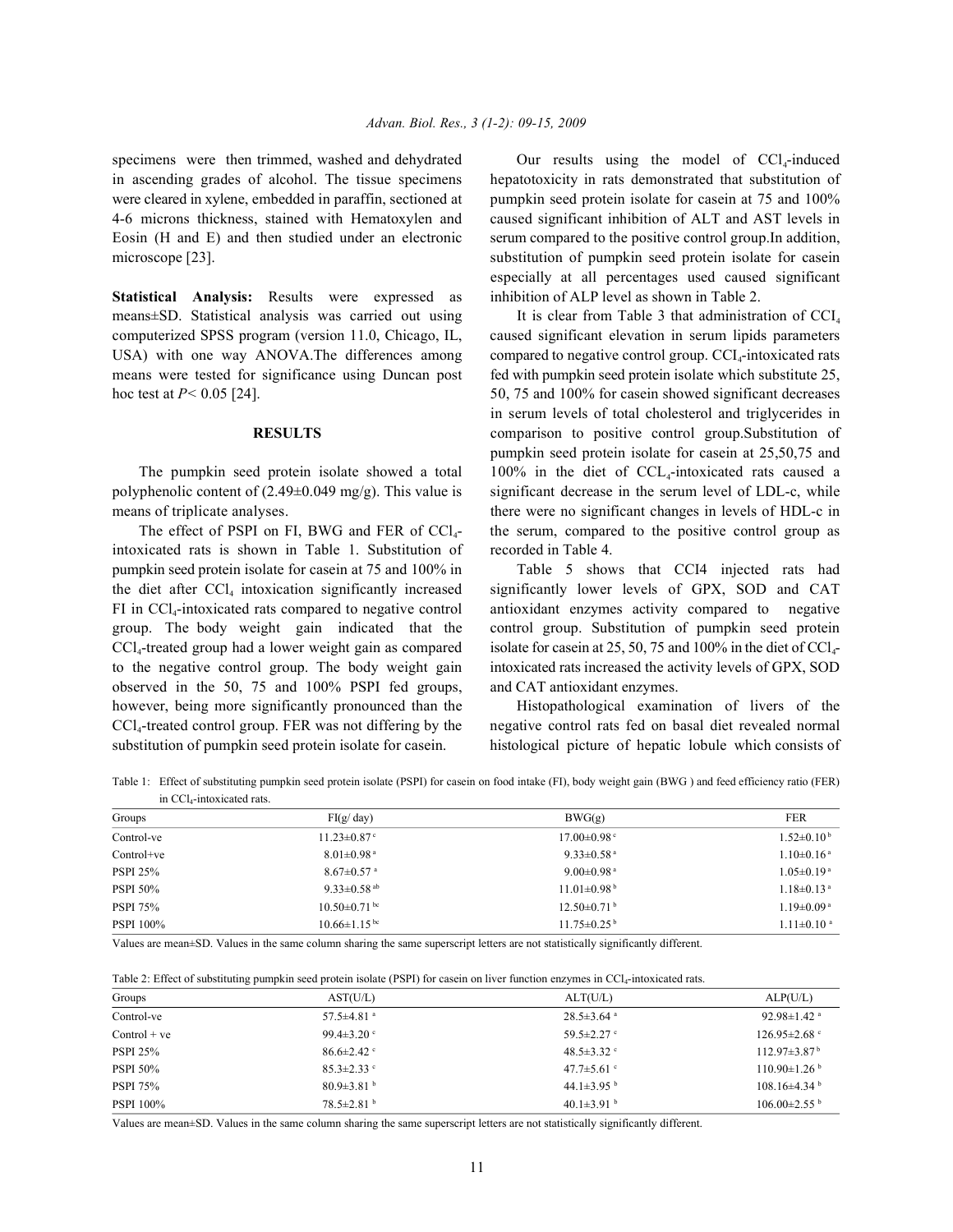## *Advan. Biol. Res., 3 (1-2): 09-15, 2009*

| Groups         | Total cholesterol (mg/dL)      | Triglycerides (mg/dL)         |
|----------------|--------------------------------|-------------------------------|
| Control-ve     | 90.98 $\pm$ 2.49 $a$           | 53.33 $\pm$ 2.56 $^{\rm b}$   |
| $Control + ve$ | $109.96 \pm 2.61$ <sup>d</sup> | $62.62 \pm 1.99$ °            |
| 25% PSPI       | $102.97 \pm 1.89$ °            | 52.60 $\pm$ 2.41 $^{\circ}$   |
| 50% PSPI       | $101.90 \pm 3.23$ °            | 50.50 $\pm$ 1.29 <sup>b</sup> |
| 75% PSPI       | 98.16 $\pm$ 1.96 $\degree$     | 49.30 $\pm$ 1.47 $^{\rm b}$   |
| 100% PSPI      | 96.00 $\pm$ 2.58 <sup>b</sup>  | 48.00 $\pm$ 1.38 $a$          |

Table 3: Effect of substituting pumpkin seed protein isolate (PSPI) for casein on serum total cholesterol and triglycerides in CCl<sub>4</sub>-intoxicated rats.

Values are mean±SD. Values in the same column sharing the same superscript letters are not statistically significantly different.

Table 4: Effect of substituting pumpkin seed protein isolate (PSPI) for casein on lipoprotein fractions in CCl<sub>4</sub>-intoxicated rats.

| Groups         | $HDL-c$ (mg/dL)               | $LDL-c$ (mg/dL)               | $VDL-c$ (mg/dL)               |
|----------------|-------------------------------|-------------------------------|-------------------------------|
| Control-ve     | $63.96 \pm 1.12^a$            | $16.35 \pm 0.89$ <sup>a</sup> | $10.67 \pm 0.51$ b            |
| $Control + ve$ | $75.69 \pm 2.23$ <sup>b</sup> | $20.95 \pm 0.98$ <sup>b</sup> | $12.52 \pm 0.40$ °            |
| 25% PSPI       | $74.75 \pm 1.31$ b            | $17.70\pm0.10^{b}$            | $10.52 \pm 0.48$ <sup>b</sup> |
| 50%PSPI        | $73.80 \pm 1.39$ b            | $16.50 \pm 1.58$ <sup>a</sup> | 9.90 $\pm$ 0.26 $^{\circ}$    |
| 75%PSPI        | $70.70 \pm 1.10^{b}$          | $16.80 \pm 0.57$ <sup>a</sup> | $10.66\pm0.29$ <sup>b</sup>   |
| 100%PSPI       | $70.10\pm2.06$ b              | $16.40 \pm 0.24$ <sup>a</sup> | $9.80 \pm 0.28$ <sup>a</sup>  |

Values are mean±SD. Values in the same column sharing the same superscript letters are not statistically significantly different.

| Table 5: Effect of substituting pumpkin seed protein isolate (PSPI) for casein of serum antioxidant enzymes activity in CCl <sub>4</sub> -intoxicated rats. |  |  |  |  |  |  |  |
|-------------------------------------------------------------------------------------------------------------------------------------------------------------|--|--|--|--|--|--|--|
|-------------------------------------------------------------------------------------------------------------------------------------------------------------|--|--|--|--|--|--|--|

|                | GPX(n mole)                   | SOD(U/ml)                    | $CAT(n \, mole)$              |
|----------------|-------------------------------|------------------------------|-------------------------------|
| Control-ve     | $20.60 \pm 1.81$ °            | 95.70 $\pm$ 3.6 $\degree$    | $68.53 \pm 3.91$ °            |
| $Control + ve$ | $6.25 \pm 0.30$ <sup>a</sup>  | 55.5 $\pm$ 3.2 <sup>a</sup>  | $35.41 \pm 2.60$ <sup>a</sup> |
| 25% PSPI       | $8.80\pm0.86$                 | 63.72 $\pm$ 5.3 <sup>b</sup> | 42.70 $\pm$ 3.81 $^{\rm b}$   |
| 50% PSPI       | 9.50 $\pm$ 0.91 $^{\rm b}$    | 80.50 $\pm$ 7.3 <sup>b</sup> | 48.63 $\pm$ 4.10 <sup>b</sup> |
| 75% PSPI       | $10.00 \pm 0.73$ <sup>b</sup> | $83.60\pm6.2^{b}$            | 50.52 $\pm$ 2.52 <sup>b</sup> |
| 100% PSPI      | $12.00\pm0.94$ b              | 85.61 $\pm$ 4.2 <sup>b</sup> | 54.50 $\pm$ 2.91 $^{\rm b}$   |

Values are mean±SD. Values in the same column sharing the same superscript letters are not statistically significantly different.



Fig. 1: Histopathological changes detected in the liver of (A) control-ve, (B) control + ve, (C) 25% PSPI, (D) 50% PSPI, (E) 75% PSPI and ( F) 100% PSPI. (H and E X 100)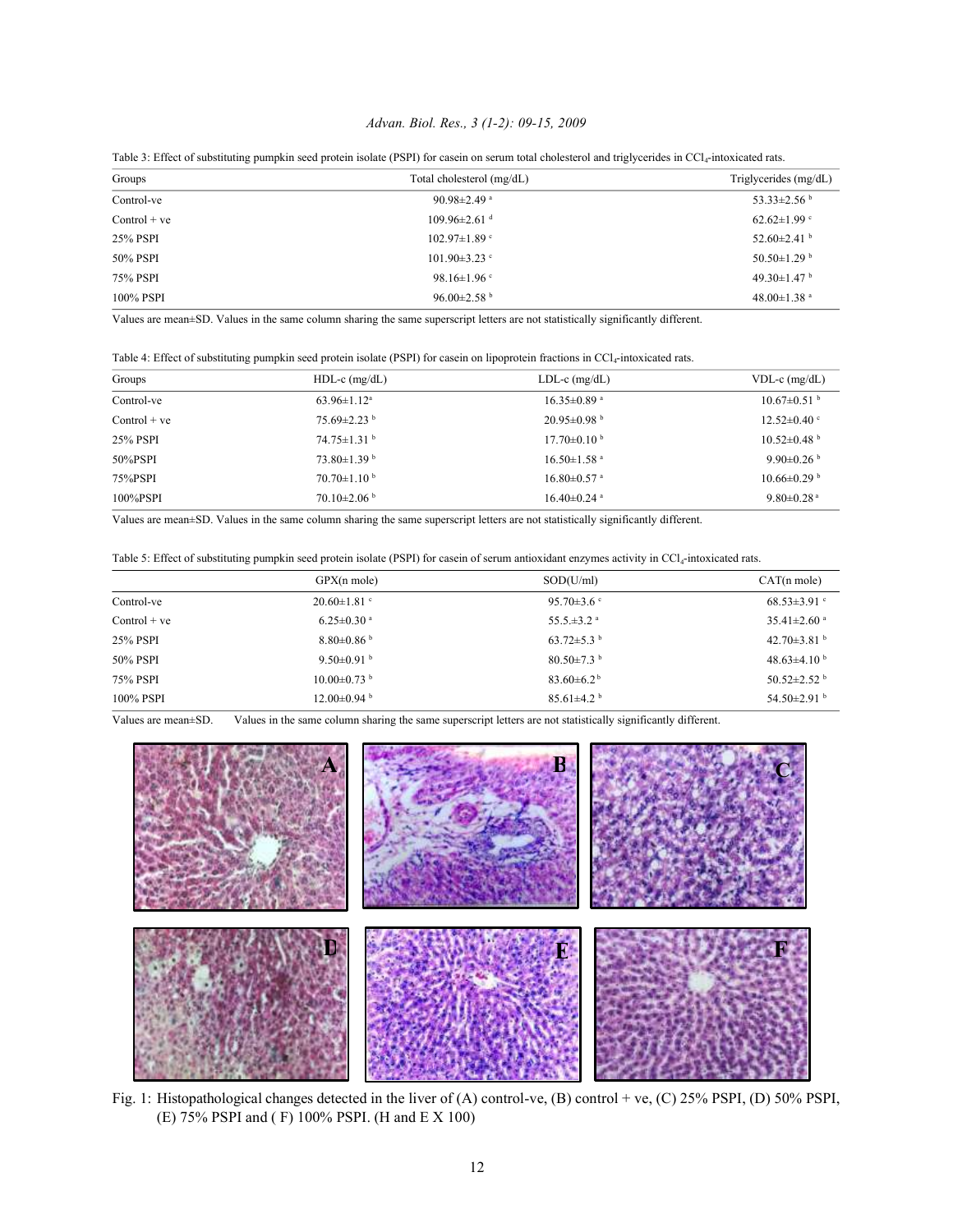central vein surrounded by normal hepatocytes as shown Assessment of liver can be made by estimating the in Fig.  $(1-A)$ . Examination of liver of the  $CCl<sub>4</sub>$ -intoxicated positive control rats showed severe fatty degeneration of hepatocytes and infiltration of leucocytes in hepatic sinusoid (Fig.1-B). Livers of  $\text{CCl}_4$ -intoxicated rats fed on diet containing 25% pumpkin seed protein isolate showed little vacuolar degeneration of hepatocytes as shown in Fig. (1-C) while livers of  $\text{CCl}_4$ -intoxicated rats fed on diet containing either 50,75 or 100% pumpkin seed protein isolate showed almost normal histology of the hepatic lobule (Fig. 1-D,E,F). The higher the percentage of PSPI the higher the improvement in liver histopathology.

### **DISCUSSION**

Recent interest in food phenolics has increased greatly, owing to their antioxidant capacity (free radical scavenging and metal chelating activities) and their possible beneficial implications in human health. The polyphenol content in PSPI measuered in the present study may indicate antioxidative activity of PSPI and is confirmed by two studies. The first one stated that pumpkin seed cake contain (2.61 g/kg) phenolic compounds[25] while the second one found that pumpkin seed protein isolate exhibited a polyphenol content of  $(2.30 \text{ mg/g})$  [9].

The liver, the key organ involved in numerous metabolic functions and detoxification of hazardous substances, is a frequent target of a number of toxicants [26]. There is no doubt that reactive oxygen species play an important role in pathological changes in the liver, particularly in the cases of alcoholic and toxic liver diseases [27]. It is now generally accepted that the hepatotoxicity of  $CCl<sub>4</sub>$  is the result of reductive dehalogenation, which is catalyzed by P-450 enzyme system and which forms highly reactive trichloromethyl free radical. This readily interacts with molecular oxygen to form the trichloromethyl peroxy radical. Both trichloromethyl and its peroxy radical are capable of binding to proteins or lipids, or of abstracting a hydrogen atom from an unsaturated lipid, initiating lipid peroxidation and liver damage and by doing so playing a significant role in pathogenesis of diseases [28].

The body weight decrease as a result of  $CCl<sub>4</sub>$ injection was considered to be the result of direct toxicity of  $CCl_4$  and/or indirect toxicity related to the liver damage. Changes in the body weight after  $\text{CCl}_4$  dosing have been used as a valuable index of  $CCl<sub>4</sub>$ -related organ damage [29,30]. on the other hand, no available literature could be found concerning the effect of PSPI on FI, BWG and FER. activities of serum ALT, AST and ALP which are enzymes originally present higher concentration in cytoplasm. When there is hepatopathy, these enzymes leak into the blood stream in conformity with the extent of liver damage [8]. The elevated level of these entire marker enzymes observed in the positive control group corresponded to the extensive liver damage induced by toxin. These results are in agreement with previous finding that the activity levels of serum ALT and AST were significantly elevated in rats after CC14 administration [8, 31,32]. The reduced concentrations of ALT and AST as a result of PSPI administration observed during the present study might probably be due in part to the presence of polyphenol. The tendency of these marker enzymes to return towards a near normalcy in PSPI fed groups point towards an early improvement in the secretory mechanism of the hepatic cell and is a clear manifestation of antihepatotoxic effect of PSPI. This effect was similar to that reported in another study that pumpkin seed protein isolate was observed to lower effectively the increased levels of ALT, AST and ALP in low protein fed  $CCl<sub>4</sub>$ intoxication rats in comparison with their counterparts [8].

In accordance with the present study,  $CCI<sub>4</sub>$ intoxicated rats exhibited significant higher levels of TC and TG [33].This perhaps due to the presence of damage in the liver. On the other hand, no available literature could be found concerning the effect of pumpkin seed protein isolate on serum lipids but the observed improvement in the levels of TC, TG, LDL-C and VLDL-C is probably indicative of hepato-protective effect of PSPI in CC14 injected rats.

Biological systems protect themselves against the damaging effects of activated species by several means. These include free radical scavengers and chain reaction terminators; enzymes that found in blood and liver such as SOD, CAT and GPX system [34]. Inhibition of these protective mechanisms results in enhanced sensitivity to free radical induced cellular damage. The noticed decrease in the activity of these enzymes in positive control group is in agreement with other finding [35, 36]. The observed increase of SOD activity suggests that the substitution of PSPI in different percentages for casein had an efficient protective mechanism in response to reactive oxygen species derived from the peroxidative process in the liver of  $CCl<sub>4</sub>$  injected rats. The reported antioxidant activity of PSPI was in accord with that found in other study [36] that pumpkin seed protein isolate has promising antioxidant properties and is effective in alleviating the detrimental effects associated with protein malnutrition and acetaminophen intoxication.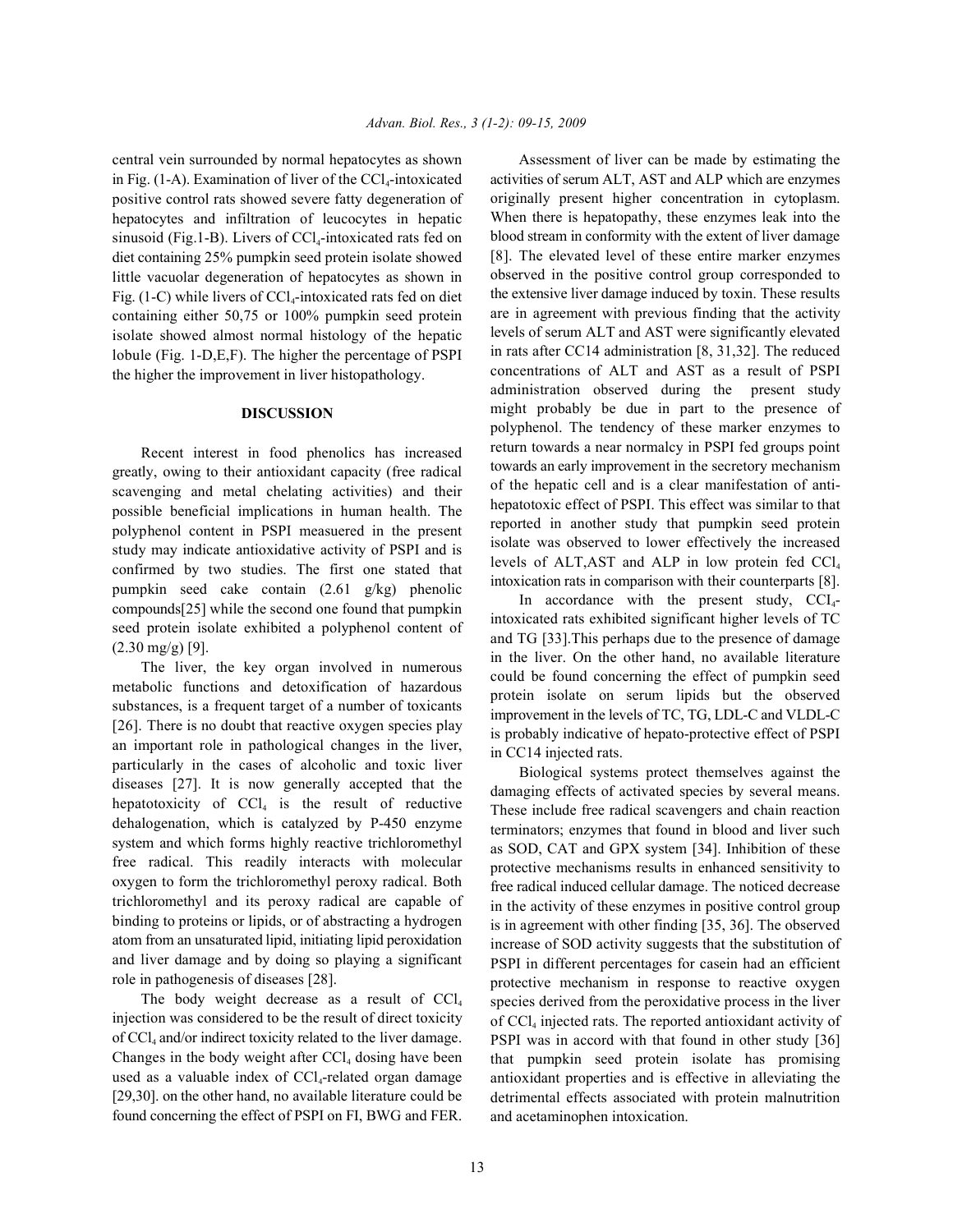seed protein isolate could protect the liver cells from CCl<sub>4</sub>- AIN-93 Purified Diets for Laboratory Rodents: Final induced liver damages perhaps, by its antioxidative effect Report of the American Institute of Nutrition Ad Hoc on hepatocytes, hence eliminating the deleterious effects Writing Committee on the Reformulation of the AINof toxic metabolites from CCl<sub>4</sub>. So the present study 76A Rodent Diet. J. Nutr., 123: 1939-1951. recommended that the use of pumpkin seed protein isolate 12. Manoj, B. and K. Aqueed, 2003. Protective Effect of may be useful for patients suffering from liver diseases due to its hepatoprotective and hypolipidemic activities. Damage in Albino Rats. Indian J. Exp. Biol., 4: 85-87. Further studies are required in this field. 13. Swain, T. and W.E. Hillis, 1959. Phenolic constituents

- 
- 2. Vaughan, J.G. and P.A. Judd, 2006. The Oxford Book 15. King, J. 1965. The phosphohydrolases acid and
- Khorassani, 2005. Phytosterol Composition of Nuts London, pp: 191-208.
- and N.M. O'Brien, 2007.Phytosterol, Squalene, 17. Wahlefeld, A.W., 1974. Methods of Enzymatic Tocopherol Content and Fatty Acid Profile of Analysis,pp: 1831-1835, Academic Press. Selected Seeds, Grains and Legumes. Plant Foods for 18. Lopes-Virella, M.F., P. Stone, S. Ellis and J.A. Colwell,
- Characteristics of Pumpkin and Melon Seeds. J. Food Clin. Chem., 23(5): 882-884. Sci., 51(5): 1382-1383. 19. Friedewald, W.T., R.I. Levy and D.S. Friedrickson,
- Pumpkin Seed (*Cucurbita Pepo*) in the Republic of 20. Paglia, D.F. and W.N. Valentaine, 1979. Studies on
- Products for Bread Fortification. Plant Foods Hum Med., 70: 2273-2283. Nutr., 56(4): 365-384. 21. Kakkar, P., B. Das and P.N. Viswanathan, 1984. A
- Isolate on the Activity Levels of Certain Plasma 22. Sinha, A.K., 1972. Colorimetric Assay of Catalase. Enzymes in CCl<sub>4</sub>-Induced Liver Injury in Low Protein Anal. Biochem., 47(2): 389-394.
- *In vitro* Antioxidant Activity of Pumpkin Seed USA (*Cucurbita Pepo*) Protein Isolate and its *in vivo* 24. Snedecor, G.W. and W.G. Cochran, 1986. Statistical Aminotransferases in Acetaminophen Induced-Liver Ames, Iowa, USA. Injury. Phytotherp. Res., 20(9): 780-783. 25. Zdunczyk, Z., D. Minakowski, S. Frejnagel and
- Defatted Wheat Germ. Cereal. Chem., 73(3): 364-367. 43(6): 392-395.
- From these results, it was suggested that pumpkin 11. Reeves, P.G., H.N. Forrest and G.C. Fahey, 1993.
	- Lawsonia alba L. Against CCl<sub>4</sub>-Induced Hepatic
	- **REFERENCES** phenolic constituents. J. Sci. Food Agric., 10: 63-68. of prunus domestica. I. Quantitative analysis of
- 1. Ebadi, M., 2007. Pharmacodynamic Basis of Herbal 1978. Optimization of Methods for Aspartate and Medicine, 2<sup>ed</sup> Edition, pp: 635, CRC Press. Alanine Amino Transferases. Clin. Chem., 24: 58-61. 14. Bergmeyer, H.U., P. Schreiber and A. Wahlefeld,
- of Health Foods. pp: 131, Oxford University Press. alkaline phosphatases. In: Practical and Clinical 3. Phillips, K.M., D.M. Ruggio and M. Ashraf- Enzymology, Eds., King, J. Van Nostrand Co. Ltd.,
- and Seeds Commonly Consumed in the United 16. Allain, C., L.S. Poon, C.S. Chan, W. Richmond and States. J. Agric. Food Chem., 53: 9436-9445. P.C. Fu, 1974. Enzymatic Determination of Total 4. Ryan, E., K. Galvin, T.P. O'Connor, A.R. Maguire Serum Cholesterol. Clin. Chem., 20: 470-475.
	-
- Human Nutrition, 62: 85-91. 1977. Cholesterol Determination in High-Density 5. Lazos, E.S., 1986. Nutritional, Fatty Acids and Oil Lipoproteins Separated by Three Different Methods.
- 6. Glew, R.H., R.S. Glew, L.T. Chuang, Y.S. Huang, 1972. Estimation of Plasma or Serum Low Density M. Millson, D. Constans and D.L. Vanderjagt, 2006. Lipoprotein Cholesterol Concentration without Use Amino Acids, Minerals and Fatty Acids Content of of Preparaline Ultracentrifuge. Clin. Chem., 18: 499.
- Niger. Plant Food Hum. Nutr., 61(2): 51-56. Glutathione and Glutathione Characterization of 7. El-Soukkary, F.A., 2001.Evaluation of Pumpkin Seed Erythrocytes Glutathione Peroxidase. J. Lab. Clin.
- 8. Nkosi, C.Z., A.R. Opoku and S.E. Terblanche, 2005. Modified Spectrophotometric Assay of Superoxide Effect of Pumpkin Seed (*Cucurbita Pepo*) Protein Dismutase. Ind. J. Biochem. Biophys., 21(2): 130-132.
	-
- Fed Rats. Phytotherp. Res., 19(4): 341-345. 23. Carleton, H., 1979. Histological Techniques,  $4^{\text{th}}$ 9. Nkosi, C.Z., A.R. Opoku and S.E. Terblanche, 2006a. Edition, London, Oxford University Press, New York,
	- Effect on Alanine Aminotraferase and Aspartate Methods.  $4^{\text{th}}$  Edition. Iowa State University Press,
- 10. Hettiarachchy, N.S., V.K. Griffin and M. Flis, 1999. Comparative Study of the Chemical R. Gnanasambandam, 1996. Preparation and Composition and Nutritional Value of Pumpkin Functional Properties of Protein Isolate From Seed Cake, Soybean Meal and Casein. Nahrung,